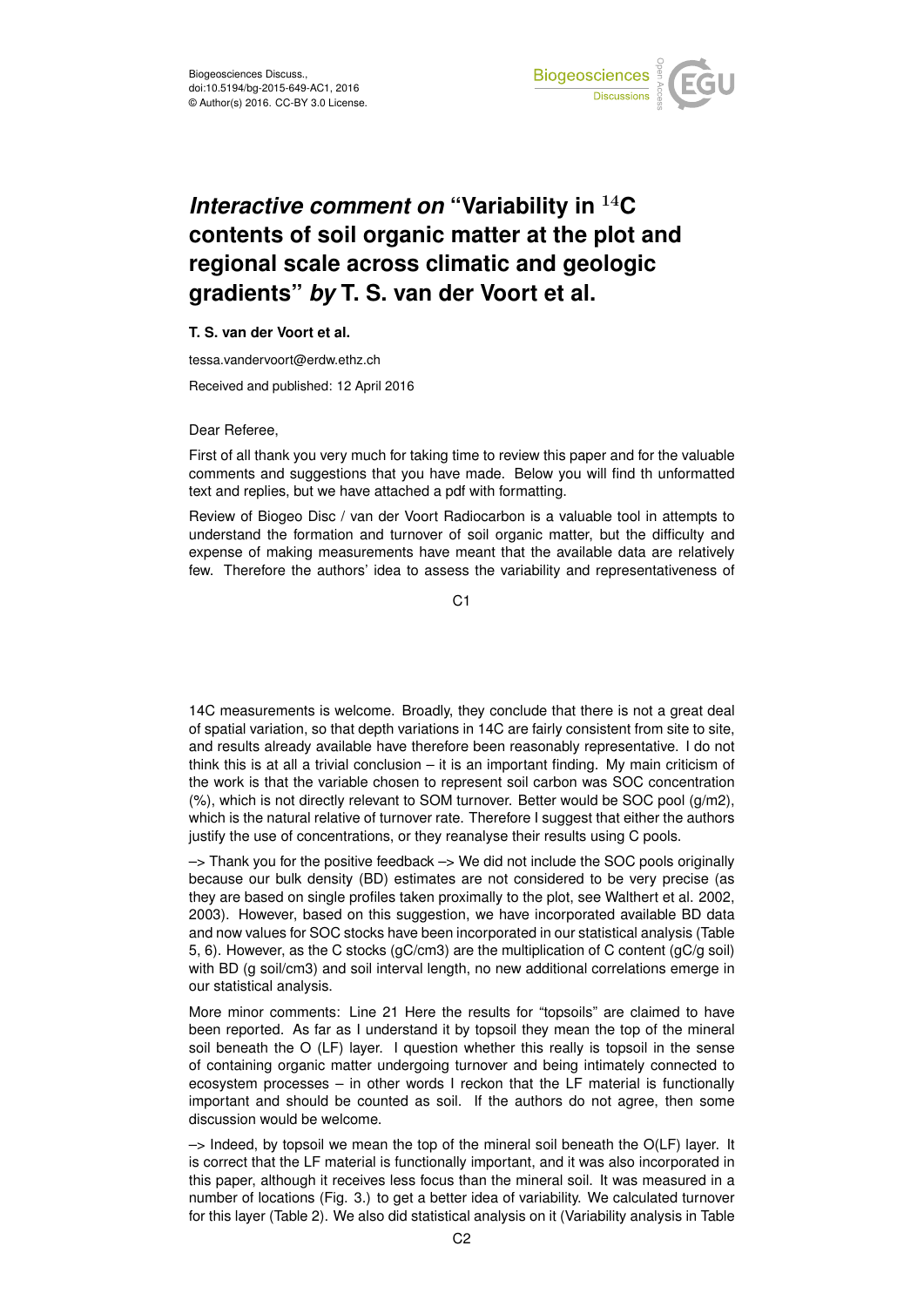2, Spearman correlation in Table 5).

It would be of interest to know for example how much C  $(g/m2)$  is in the LF layer, and how much in the 0-5 cm at the top of the mineral soil.

–> For the 0-5 cm layer we have bulk-density estimated from single profiles proximal to the plot where the samples were taken. For the LF layer we found data that we were previously unaware of collected on the same plot, and this enabled us to determine the carbon stocks (WSL LWF). These data are now included in Supplemental Table 1.

Moreover, the numbers quoted in the Abstract (∆14C 159, sd 36.4) appear actually to refer to the LF layer (Table 2)!

–> this was corrected - thank you.

Line 26 This last line of the Abstract is weak, if there are "important consequences" you should say what they are.

–> This formulation indeed broad, as our conclusions that apply to models are two-fold. On the one hand, large small-scale heterogeneity could be incorporated in plot-scale or catchment-scale models (CENTURY, DAYCENT etc), whilst on the other hand, for large spatial scale (Earth system models) we have a relative homogeneity. Because of this, we would prefer to keep this statement generic and provide more specific details later on in the manuscript.

Materials and methods The dates of much of the soil sampling are stated to be "in the course of the 1990s" which could mean that some samples were collected 10 years apart. Other samples were collected in 2014. It therefore is not strictly correct to compare 14C values, since they are not constant with time in soil in situ – indeed that is why 14C is a useful variable, and why the data of sampling is an important qualifier of every 14C measurement. Maybe the analysis here would not be much affected by the assumption that the 14C values refer to the same point in time, but the issue should be acknowledged and the assumption justified – perhaps the MRT values are sufficiently

 $C3$ 

long that a few years' difference in sampling date is of no consequence?

 $\rightarrow$  Thank you for this suggestion; this is absolutely correct. The measurements on these sites that have been done in 2014 are included in another paper (Van der Voort et al., in prep) for which the different atmospheric signal will be taken into account. This paper only concerns data only of the period 1994-1998. Because this was unclear, we have removed the reference of this sampling campaign.

Equation (2) This doesn't look right to me – the leading  $\Delta$ 14C shouldn't be there. Also, is it really necessary to apply the equation only to samples with a value of  $R>1$ , which is what seems to be stated in lines 124-5? And after reading further, I realise that I do not understand the difference between R and Fm.

–> Thank you for that remark, indeed there was a typo, which has been corrected.

Line 173 I don't see why the expressions "worst case" and "best case" are used here – the facts are the facts, we should not judge them.

 $\rightarrow$  Thank your for suggestion, we have adjusted the wording to incorporate this suggestion:

Line 199: "ranges from 50 ‰ (relative highest degree of variability scenario, Podzol) to 20 ‰ (relative lowest degree of variability, Cambisol) (Table 3).

Also, I do not fully understand what is learnt by showing that the variability of 14C correlates (or does not correlate) with variables like slope, MAP etc. This is not considered in the Discussion, yet the results for variation with clay and MAP appear as conclusions.

 $\rightarrow$  This is a good point, and required clarification. We have clarified this is the results section: line 176: "The Spearman coefficient identified few significant correlations between  $\tilde{A}$ D14C in samples and climatic variables". Further details: (1) This paper looks at the variability on different scales, such as the plot and regional scale (Tables 2, 3 and 4). We do compare it to slope in the text, as we considered this as a causal factor in